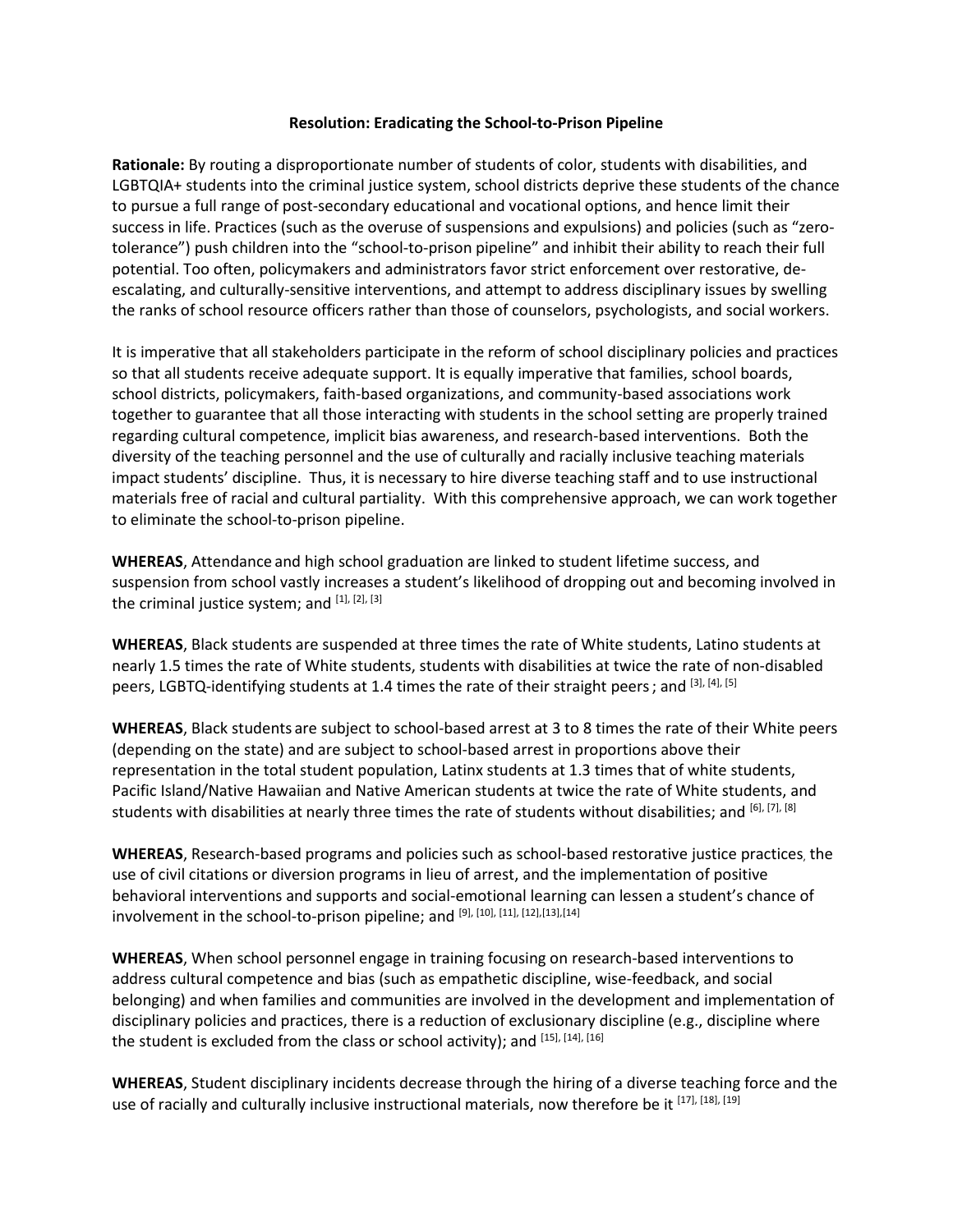**RESOLVED**, Florida PTA and its constituent associations will work to raise awareness of the harmful effects of the school-to-prison pipeline, to advocate for effective research-based programs and policies to reduce and eliminate the pipeline, and to strengthen relationships between students, school and district personnel, families, and communities that will support students' successes and equitable access to education and career opportunities; and be it further

**RESOLVED**, Florida PTA and its constituent associations in partnership with school boards, school districts, faith-based organizations, and community-based associations will work to eliminate discipline disparities by reviewing school board disciplinary policies and monitoring their outcomes to ensure that fairness and equity; and be it further

**RESOLVED**, Florida PTA and its constituent associations will advocate for training and regular professional development in effective research-based interventions to address cultural competence, bias, and trauma-informed practices for all school personnel; for the recruitment of a diverse school workforce; and for the adoption of racially and culturally non-discriminatory instructional materials; and be it further

**RESOLVED**, Florida PTA and its constituent associations will support fully sustainable state and federal funding to underwrite the implementation of alternatives to exclusionary disciplinary measures.

Sources:

- 1. Bauer, Lauren. "School Attendance: A Building Block of Student Achievement." *Brookings*, Brookings, 25 Apr. 2018, [www.brookings.edu/blog/up-front/2018/04/25/school-attendance-a](http://www.brookings.edu/blog/up-front/2018/04/25/school-attendance-a-building-block-of-student-achievement/)[building-block-of-student-achievement/.](http://www.brookings.edu/blog/up-front/2018/04/25/school-attendance-a-building-block-of-student-achievement/)
- 2. Barrington, Kate. "What Is the Impact of High School Graduation Rates?" *Public School Review*, 20 June 2019, [www.publicschoolreview.com/blog/what-is-the-impact-of-high-school](http://www.publicschoolreview.com/blog/what-is-the-impact-of-high-school-graduation-rates)[graduation-rates.](http://www.publicschoolreview.com/blog/what-is-the-impact-of-high-school-graduation-rates)
- 3. Office, U.S. Government Accountability. "K-12 Education: Discipline Disparities for Black Students, Boys, and Students with Disabilities." *U.S. Government Accountability Office (GAO)*, 4 Apr. 2018[,](http://www.gao.gov/products/GAO-18-258.) https://www.gao.gov/products/GAO-18-258
- 4. "School to Prison Pipeline." *NAACP Legal Defense and Educational Fund*, 12 Mar. 2018, [www.naacpldf.org/case-issue/school-prison-pipeline.](http://www.naacpldf.org/case-issue/school-prison-pipeline)
- 5. Maithreyi Gopalan, Ashlyn Aiko Nelson. "Understanding the Racial Discipline Gap in Schools Maithreyi Gopalan, Ashlyn Aiko Nelson, 2019." *SAGE Journals*, 23 Apr. 2019, <https://journals.sagepub.com/doi/full/10.1177/2332858419844613>
- 6. Blad, Evie, and Alex Harwin. "Black Students More Likely to Be Arrested at School." *Education Week*, Education Week, 11 Jan. 2021, www.edweek.org/leadership/black-students-more-likelyto-be-arrested-at-school/2017/01.
- 7. West Resendes, and Skadden Fellow. "ACLU News & Commentary." *American Civil Liberties Union*, 9 July 2020[, www.aclu.org/news/criminal-law-reform/police-in-schools-continue-to-](http://www.aclu.org/news/criminal-law-reform/police-in-schools-continue-to-target-black-brown-and-indigenous-students-with-disabilities-the-trump-administration-has-data-thats-likely-to-prove-it/)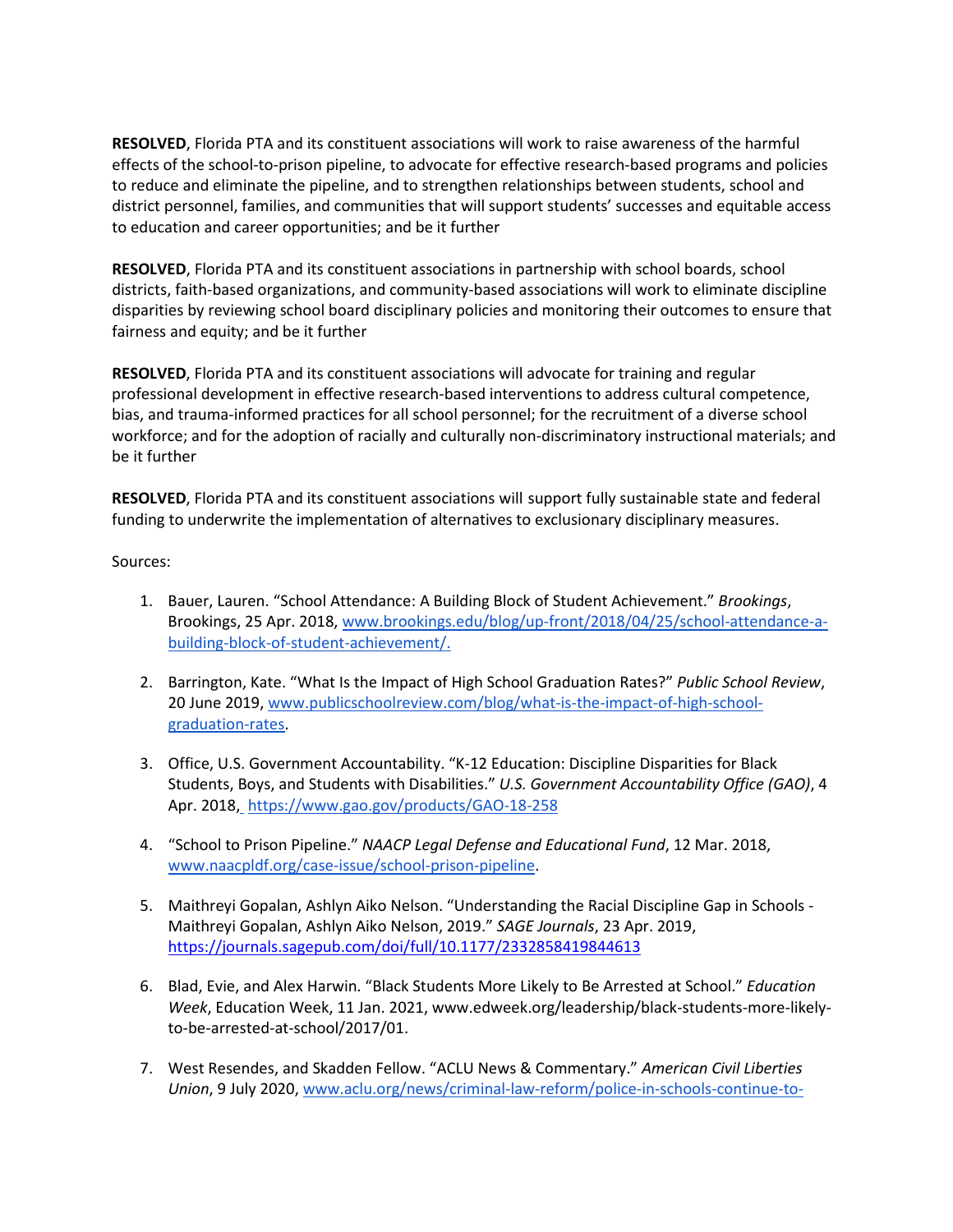[target-black-brown-and-indigenous-students-with-disabilities-the-trump-administration-has](http://www.aclu.org/news/criminal-law-reform/police-in-schools-continue-to-target-black-brown-and-indigenous-students-with-disabilities-the-trump-administration-has-data-thats-likely-to-prove-it/)[data-thats-likely-to-prove-it/](http://www.aclu.org/news/criminal-law-reform/police-in-schools-continue-to-target-black-brown-and-indigenous-students-with-disabilities-the-trump-administration-has-data-thats-likely-to-prove-it/)

- 8. Whitaker, Amir, et al. "Cops and No Counselors." *American Civil Liberties Union*, 4 Mar. 2019, <https://www.aclu.org/report/cops-and-no-counselors>
- 9. Acosta, J., et al. "Evaluation of a Whole-School Change Intervention: Findings from a Two-Year Cluster-Randomized Trial of the Restorative Practices Intervention." *Journal of Youth and Adolescence*, Springer US, 1 Jan. 1970, [link.springer.com/article/10.1007/s10964-019-01013-2](https://link.springer.com/article/10.1007/s40688-020-00290-0)
- 10. Armour, Marilyn. "Restorative Discipline Evaluation: Implementation and Impact, 2013/2014 Sixth & Seventh Grade." *The Institute for Restorative Justice and Restorative Dialogue*, The University of Texas at Austin, 2016[, sites.utexas.edu/irjrd/files/2016/01/Year-2-Final-EW-](http://sites.utexas.edu/irjrd/files/2016/01/Year-2-Final-EW-Report.pdf)[Report.pdf](http://sites.utexas.edu/irjrd/files/2016/01/Year-2-Final-EW-Report.pdf)
- 11. Augustine, Catherine H., et al. "Can Restorative Practices Improve School Climate and Curb Suspensions?" *RAND Corporation*, 27 Dec. 2018, [www.rand.org/pubs/research\\_reports/RR2840.html](http://www.rand.org/pubs/research_reports/RR2840.html)
- 12. Nadel, Melissa, et al. "An Assessment of the Effectiveness of Civil Citation as an Alternative to Arrest among Youth Apprehended by Law Enforcement." *Office of Justice Programs*, Dec. 2019, [www.ojp.gov/library/publications/assessment-effectiveness-civil-citation-alternative-arrest](http://www.ojp.gov/library/publications/assessment-effectiveness-civil-citation-alternative-arrest-among-youth)[among-youth](http://www.ojp.gov/library/publications/assessment-effectiveness-civil-citation-alternative-arrest-among-youth)
- 13. Caruthers, Dewey. "Studies: Juvenile Justice The Caruthers Institute." *The Caruthers Institute*, 2018[,https://ptaccollaborative.org/wp-content/uploads/2018/07/Florida-Juvenile-Civil-Citation-](https://ptaccollaborative.org/wp-content/uploads/2018/07/Florida-Juvenile-Civil-Citation-June-2018.pdf)[June-2018.pdf](https://ptaccollaborative.org/wp-content/uploads/2018/07/Florida-Juvenile-Civil-Citation-June-2018.pdf)
- 14. Hanover Research. Strategies to Support Equitable School Discipline[. http://www.wasa](http://www.wasa-oly.org/WASA/images/WASA/1.0%20Who%20We%20Are/1.4.1.6%20SIRS/Download_Files/LI%202017/Nov%20-%20Strategies%20to%20Support%20Equitable%20School%20Discipline.pdf)[oly.org/WASA/images/WASA/1.0%20Who%20We%20Are/1.4.1.6%20SIRS/Download\\_Files/LI%2](http://www.wasa-oly.org/WASA/images/WASA/1.0%20Who%20We%20Are/1.4.1.6%20SIRS/Download_Files/LI%202017/Nov%20-%20Strategies%20to%20Support%20Equitable%20School%20Discipline.pdf) [02017/Nov%20-%20Strategies%20to%20Support%20Equitable%20School%20Discipline.pdf](http://www.wasa-oly.org/WASA/images/WASA/1.0%20Who%20We%20Are/1.4.1.6%20SIRS/Download_Files/LI%202017/Nov%20-%20Strategies%20to%20Support%20Equitable%20School%20Discipline.pdf)
- 15. Quereshi, Ajmel, and Jason Okonofua. "Locked Out of the Classroom: How Implicit Bias Contributes to Disparities in School Discipline." *NAACP Legal Defense and Educational Fund*, NAACP Legal Defense and Educational Fund, 2017, [www.naacpldf.org/files/about](http://www.naacpldf.org/files/about-us/Bias_Reportv2017_30_11_FINAL.pdf)[us/Bias\\_Reportv2017\\_30\\_11\\_FINAL.pdf](http://www.naacpldf.org/files/about-us/Bias_Reportv2017_30_11_FINAL.pdf)
- 16. Ishimaru, Ann M., et al. "Recasting Families and Communities as Co-Designers of Education in Tumultuous Times." *National Education Policy Center*, 16 July 2019, nepc.colorado.edu/publication/family-leadership
- 17. Lindsay, Constance A., et al. "Teacher Race and School Discipline." *Education Next*, 16 July 2020, [www.educationnext.org/teacher-race-and-school-discipline-suspensions-research](http://www.educationnext.org/teacher-race-and-school-discipline-suspensions-research)
- 18. Lindsay, Constance and Cassandra Hart, "Exposure to Same-Race Teachers and Student Disciplinary Outcomes for Black Students in North Carolina", Educational Evaluation and Policy Analysis, 2017.

<https://journals.sagepub.com/doi/abs/10.3102/0162373717693109?journalCode=epaa>